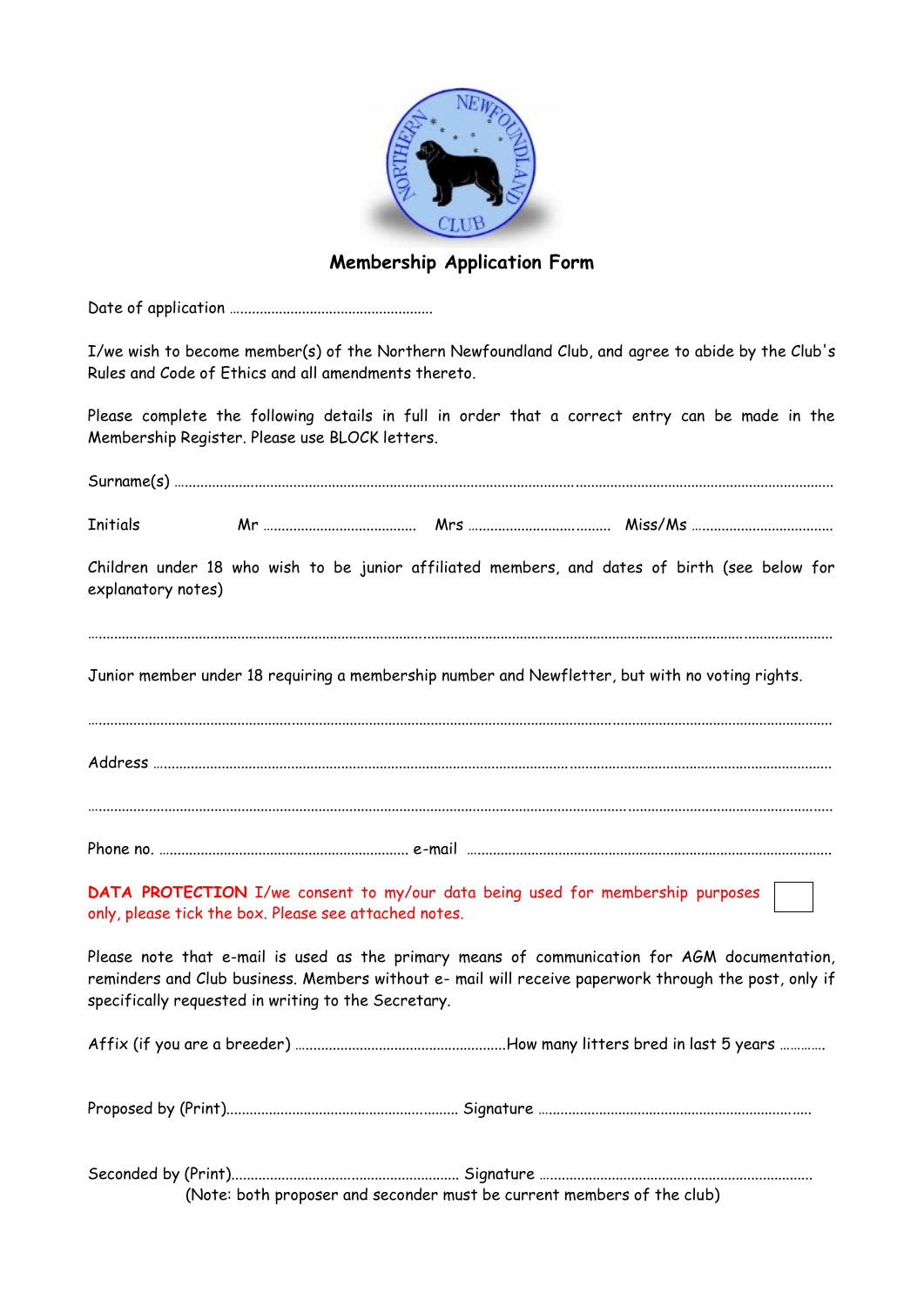Membership category and Annual Subscription (please tick). See below for explanatory notes

- **Joint: £25**
- **Single: £22**

**Junior: £10** (Under 18 with Newfletter)

**Junior affiliated: £1** (per child)

**Joint**: £25 – Married couple or partners living at the same address

**Single**: £22 – self explanatory

**Junior:** (under 18): £10 – whose parent(s)/guardian(s) are not a member **OR** who want their own membership number and Newfletter. They will have no voting rights.

**Junior affiliated:** (under 18):  $\pm 1$  - whose parent(s)/quardian(s) are members. The cost is to cover insurance for activities undertaken by the Junior. The Junior will have the same membership number as their parents.

Number of Newfoundland dogs owned

Black …………………………………… White and black …………………………… Brown …………………………………………………………………

Other breeds owned ….......................................................................................................................................................

To save costs, schedules for Club events are only sent to those requesting them. You will receive a request for schedules with your membership card. If you require schedules for working events please complete the form and send it to the named person. Show schedules will be sent to all members via email.

| Main interests | Please tick |
|----------------|-------------|
| Showing        |             |
| Water work     |             |
| Draught work   |             |
| Obedience      |             |
| Seminars       |             |

Fun Days and other Club events are advertised in the Newfletter and information sent via e-mail.

Cheques and Postal Orders should be made payable to the Northern Newfoundland Club. Subscriptions are due on the  $1^{st}$  January. Please note that the Treasurer/Membership Secretary will pay in cheques on receipt and prior to submission to the Committee for approval. If you don't want this to happen please indicate.

**Completed forms with subscriptions should be sent to: Mrs Sue Dobson, Membership Secretary, Crack Willows, Mayes Lane, Sandon, Chelmsford, CM2 7RP E-mail: [nncmemsec@gmail.com](mailto:nncmemsec@gmail.com)**

**Equal opportunities.** The Club will ensure that all people who are interested in, work with, or participate in any Club event, will receive equal treatment, regardless of their sex, marital status, sexual orientation, race, creed, colour, ethnic or national background or disability. Intolerance of others, discriminatory behaviour or attitudes will not be tolerated.

#### **Office use:**

| Rec'd |  |
|-------|--|
|-------|--|